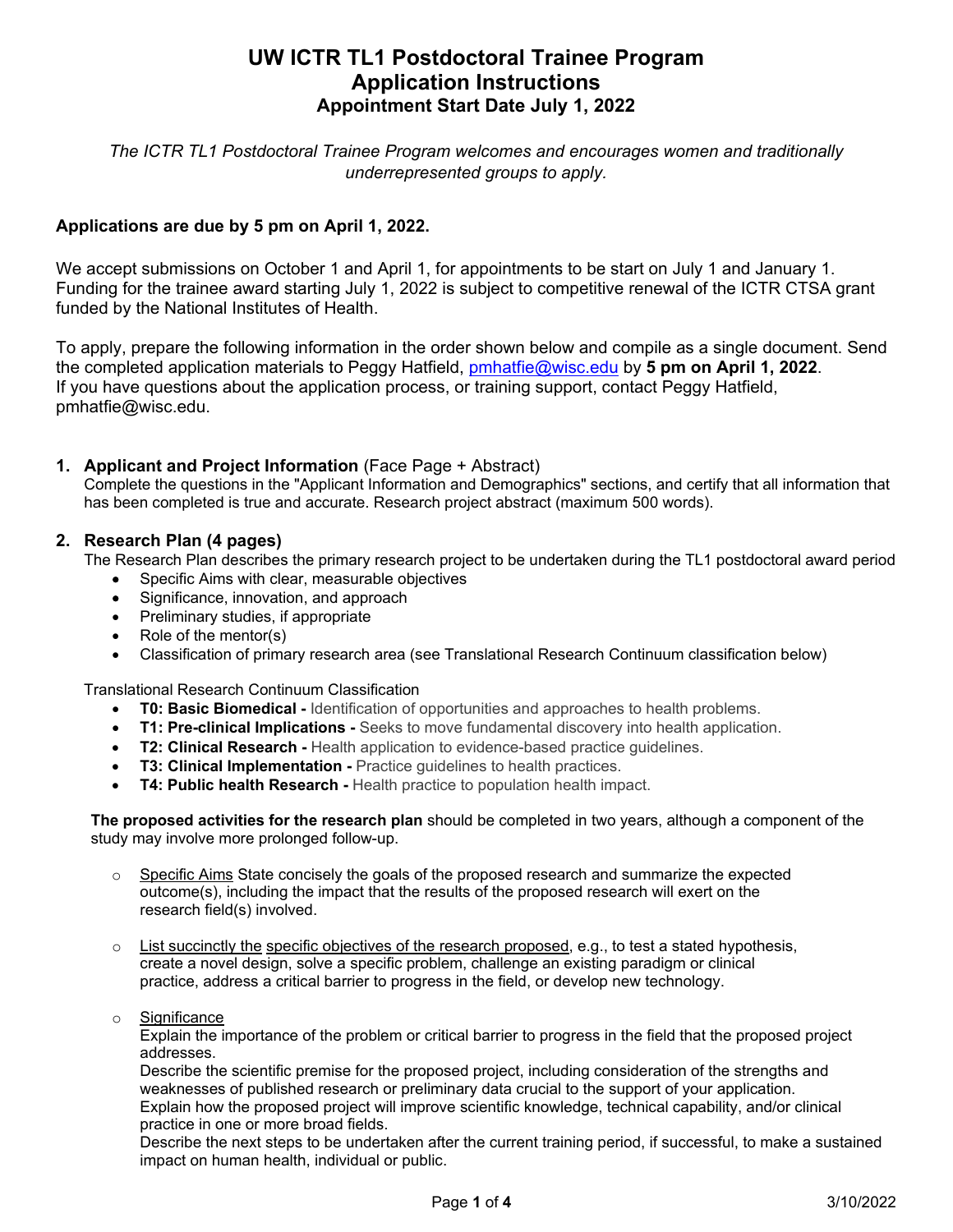o Innovation

Explain how the application challenges and seeks to shift current research or clinical practice paradigms. Describe any novel theoretical concepts, approaches or methodologies, instrumentation or interventions to be developed or used, and any advantage over existing methodologies, instrumentation, or interventions. Explain any refinements, improvements, or new applications of theoretical concepts, approaches or methodologies, instrumentation, or interventions.

o Approach

Describe the overall strategy, methodology, and analyses to be used to accomplish the specific aims of the project. Describe the experimental design and methods proposed and how they will achieve robust and unbiased results.

Discuss potential problems, alternative strategies, and benchmarks for success anticipated to achieve the aims.

If the project is in the early stages of development, describe any strategy to establish feasibility, and address the management of any high risk aspects of the proposed work.

Explain how relevant biological variables, such as sex, are factored into research designs and analyses for studies in vertebrate animals and humans. For example, strong justification from the scientific literature, preliminary data, or other relevant considerations, must be provided for applications proposing to study only one sex.

If your study(s) involves human subjects, the sections on the Inclusion of Women and Minorities and Inclusion of Children can be used to expand your discussion on inclusion and justify the proposed proportions of individuals (such as males and females) in the sample, but it must also be addressed here in the Approach section.

o Literature Cited

Although candidates are expected to write the Research Plan, **the mentors should review a draft of the plan and discuss it in detail with the candidate**. Review by other knowledgeable colleagues is also helpful.

# **3. Applicant Current Curriculum Vitae and NIH Biosketch**

Please include current copies of both your CV and NIH Biosketch. Follow the instructions, samples and blank format page for the latest NIH biosketch format. (see[:](http://grants.nih.gov/grants/forms/biosketch.htm) [http://grants.nih.gov/grants/forms/biosketch.htm\)](http://grants.nih.gov/grants/forms/biosketch.htm)

# **4. Candidate Statement (2 pages)**

Using the two scholar selection criteria as subheadings and the suggested components noted below, summarize the strengths of your application.

- **a.** Track record:
	- Describe any previous training in clinical and translational research.
	- Give examples of opportunities you've had to engage in research (basic or clinical); describe your role in these projects.
	- Highlight examples of your productivity (e.g., pursuing an original research question, analyzing data, and presenting or publishing your findings). Describe grants and major honors/awards.

#### **b.** Career Objectives:

- State your long-term translational research career goal(s) and the potential impact your research will have on public health.
- Explain how participation in the TL1 Postdoctoral Program, including all the training activities in your specific training program, will contribute to these long-term career goals.

#### **5. Individual Development Plan**

In this section, create an Individualized Development Plan (ICDP), detailing short- and long-term career goals and the proposed training that will enable you to achieve these goals. It is expected that you work closely with your mentors to design your training plan. UW ICTR allows any UW/NIH compliant IDP. If you do not currently have one, we suggest using the UW IDP found here:<https://grad.wisc.edu/professional-development/individual-development-plan/>

#### **6. Training Plan Timeline**

Please state your research and career goals and identify the additional training you need to reach these goals. Training may include meetings, seminars, courses, workshops, scientific meetings, externships, among other types of training, that address gaps or provide additional expertise that will enable you to emerge as an independent investigator. Identify specific competencies where there is a gap in training, and describe how you will obtain additional training in each area. If appropriate, state explicitly the courses you will take, both in ICTR and elsewhere, and indicate whether you will enroll in the Capstone Certificate Program or graduate program. The training plan must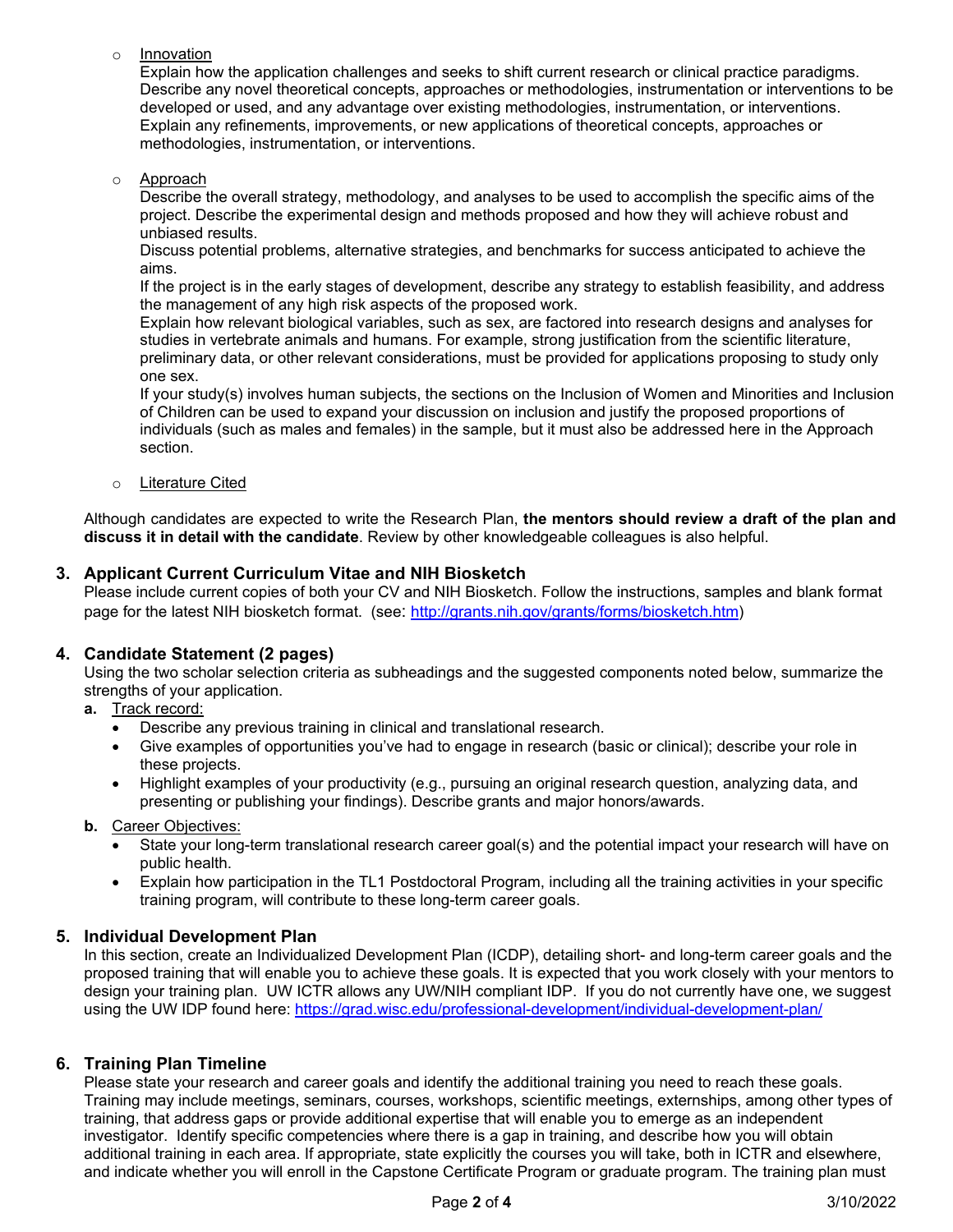include courses related to the two main CTR competences – research design and responsible conduct of research. Other areas that may be addressed include scientific concepts & research design, ethics & participant safety, investigational products development & regulation, clinical trials operations, study & site management, data management & informatics, leadership & professionalism, communications, teamwork & team science and community and stakeholder engagement.

# **7. Research Support (1 page)**

ICTR TL1, like other NIH training grants provide support for the trainee at the NIH postdoctoral salary rates [\(https://grants.nih.gov/grants/guide/notice-files/NOT-OD-21-049.html\)](https://grants.nih.gov/grants/guide/notice-files/NOT-OD-21-049.html). In certain cases, NIH salaries can be supplemented by non-federal sources of support.

TL1 does not support research costs. Applicants must specify how research costs will be supported, naming grants or other sources of support that help reviewers ensure that the research plan is sound. List the budget source, cost of research, acknowledgment of support, collaboration, and any additional matching funds (departmental, mentor support etc. if applicable).

### **8. Budget and Justification**

In addition to the NIH postdoctoral salary, the NIH training grant provides a limited budget for workshops, meetings, page charges, and other activities (60% of tuition and fees requested by the institution, up to \$16,000/year; also receive up to \$ 11,850 for related training expenses, including up to \$2,000 for health insurance costs and \$3,300 for travel annually). For planned coursework, if any, tuition costs can be partially offset by TL1 but must be supplemented by departmental support. Please provide itemized list of you expenses that will be related to and covered by the above provisions.

#### **9. Mentor Information**

Please complete the mentor information form and upload to corresponding location in your online application. A minimum of one UW faculty mentor is required. Up to 4 mentors can be named, with Name, Degree, Position, School, Email, Telephone, Date of training completion and a brief (1 line) description of each mentor's training in mentoring.

### **10. Mentor NIH biosketch (for each mentor)**

# **11. Mentor Letter of Commitment & Recommendation (primary and secondary)**

Each mentor needs to submit a mentor letter that includes the following information:

- Qualifications of applicant
- Training and Career Development
	- Indicate how the TL1 Postdoc award will enhance the development of the applicant's research career.
- Mentor Commitment
	- Adequate and sustainable time and commitment
	- Nature and extent of interactions that will occur during the award period
	- Confirm adequate space, facilities and resources will be made available for the successful completion of research projects (if applicable)
	- Describe how the proposed research fits into your research program and/or expertise
	- Indicate how you will provide guidance with regard to applicant's career development
	- Confirm that you reviewed your mentee's TL1 Postdoc research plan
	- Commitment to attend ICTR TL1 Postdoc biannual scholar/mentor meetings, participate in mentor training activities and take part in TL1 Postdoc grant mock reviews and monthly seminars as appropriate.
	- Acknowledgement that, if awarded the TL1 Postdoc, the applicant will cite the ICTR grant on all work that the scholar contributes to while funded and acknowledge the grant on that work performed while funded but published afterwards.
- Mentoring experience, training and philosophy (include list of up to 10 past mentees/trainees: names, dates and current positions).
- Document previous **formal** mentor training, provide details (content, duration, format [face-to-face, online], location, year completed)

#### **12. Regulatory and Compliance Approvals**

Submit all human subjects, animal protocol, biological safety letters of approval, if available. If your study(s) involves human subjects, the NIH sections on the Inclusion of Women and Minorities and Inclusion of Children must be included. If approvals are not complete, write 'Pending' with the anticipated completion date.

# **13. Chair or Dean Letter of Support**